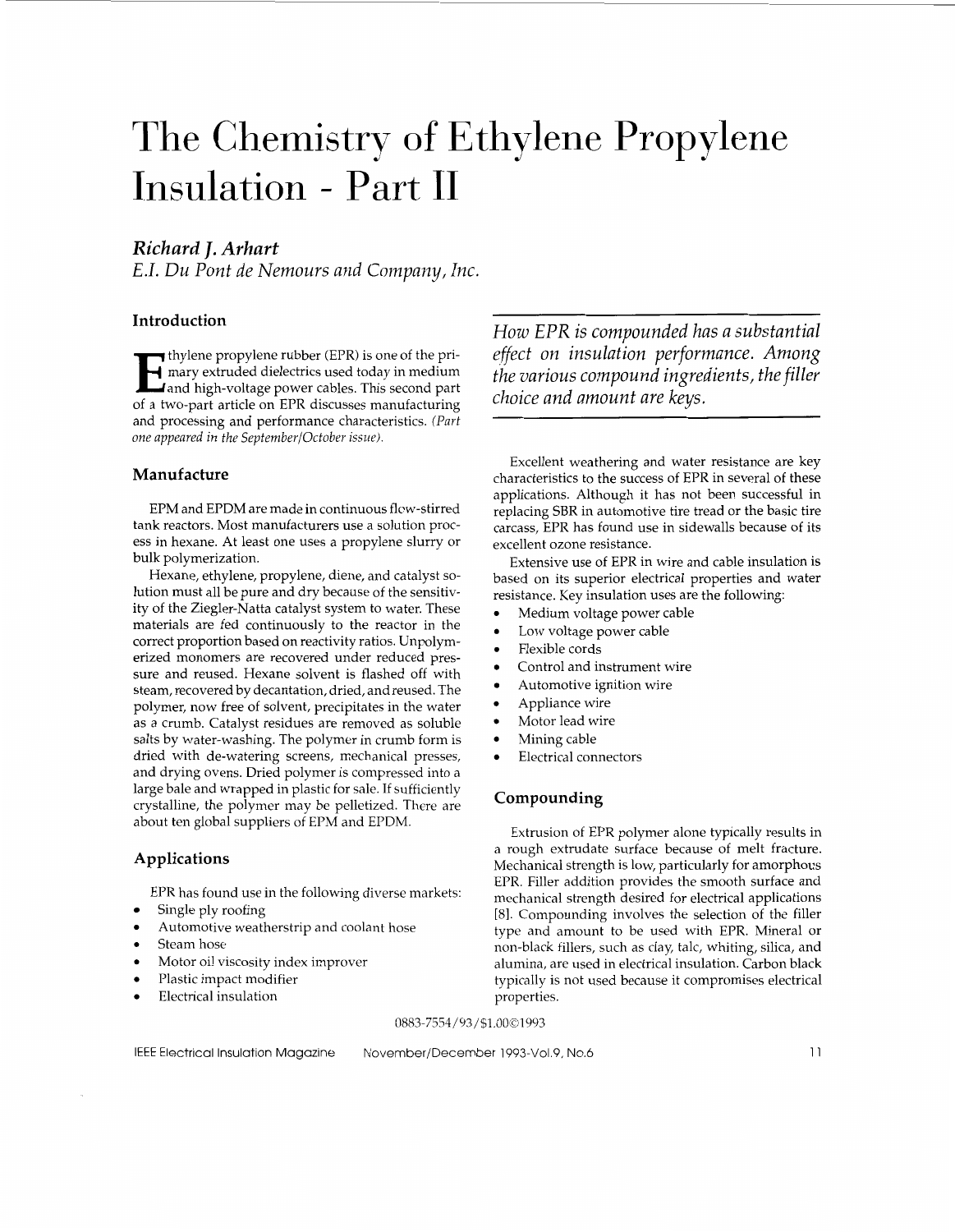The marked effect of the filler level on the mechanical and electrical properties of a medium voltage insulation compound based on a semicrystalline EPDM is shown in Table I. **A** minimum filler level optimizes electrical properties, but at the expense of mechanical strength. Compound **A** is impractical from an extrusion standpoint. The challenge in compounding is to achieve the proper balance among several requirements. The compound defines the electrical properties of the EPR, provides useful mechanical properties, and characterizes processing, both mixing and extrusion

Other ingredients typically compounded with EPR are metal oxide, plasticizer, process aid, antioxidant, and curative. Silane coupling agents may be used to promote polymer/filler interaction to enhance mechanical properties. Some of the characteristics directly affected by compounding are processing, specific gravity (cost), tensile strength, elongation, low temperature flexibility, heat and abrasion resistance, moisture absorption, dielectric strength, insulation resistance, and power factor. Thus, the EPR along with the compound ingredients and amounts defines the performance that can be achieved. EPR is the key ingredient because it controls how the various ingredients can be compounded.

# **Curing**

Curing, crosslinking, and vulcanization are synonymous terms that refer to the formation of chemical bonds between polymeric chains. Polymers such as EPR that can be crosslinked are called thermosets. On initial heating, EPR can be shaped as during extrusion, but once crosslinking occurs, the shape of the polymer is fixed and it cannot be reshaped. Formation of chemical crosslinks ties the polymer chains together and en-

| Table I                                   |
|-------------------------------------------|
| <b>Effect of Increasing</b>               |
| Clay Filler Level in Semicrystalline EPDM |

| Compound                   | A                             | в    | C       | D        |
|----------------------------|-------------------------------|------|---------|----------|
| Parts Filler/              |                               |      |         |          |
| 100 Parts EPDM             | :0                            | 30   | 60      | 90       |
| Density, g/cc              | 0.90                          | 1.04 | 1.20    | 1.31     |
| Tensile Strength, psi      | 750                           | 1200 | 1500    | 1700     |
| Elongation, %              | 450                           | -400 | 320     | 260      |
| Dielectric Constant        | 2.4                           | 2.4  | 2.5     | 3.0      |
| Power Factor, %            | 0.06                          | 0.20 | 0.25    | 0.60     |
| AC Breakdown.<br>Volts/mil | 850-1000 750-850              |      | 700-800 | -550-650 |
|                            | After 26 Weeks in 90 C° Water |      |         |          |
| Dielectric Constant        | 2.4                           | 2.5  | 2.75    | 3.1      |
| Power Factor, %            | 0.40                          | 0.65 | 0.80    | 1.5      |

hances mechanical properties such as tensile strength. Since crosslinking involves a chemical reaction, it is time/temperature dependent. The result is an elastic and resilient polymer that resists permanent deformation. Thermoplastic materials, on the other hand, do not crosslink and can be repeatedly shaped with heat. Physical properties are greatly reduced above a threshold temperature, generally the crystalline melting point of the polymer.

EPM copolymer is cured exclusively by a free radical mechanism with decomposition of peroxides. Electron beam radiation can be used to generate free radicals, also [9]. In either case, very stable carbon-carbon chemical bonds are formed between polymer chains. Free radical vulcanization is enhanced by polyfunctional coagents such as triallyl cyanurate and trimethylolpropane trimethacrylate. Coagents increase the crosslinking efficiency of the peroxide. The decomposition rate of the peroxide is a function of temperature and is not affected by the coagent. Acidic compound ingredients promote ionic breakdown of peroxide rather than free radical initiation and should be avoided.

Peroxides can be used to cure EPDM terpolymers. Since peroxide curing is more efficient with EPDM than EPM, coagents are normally not used with EPDM.

Sulfur can be used to cure EPDM but not EPM because an unsaturated site is required for this crosslinking chemistry. Peroxide-cured EPR has superior heat resistance, compression set resistance, and lower tension set than sulfur cures. Although the electrical properties of sulfur and peroxide-cured EPDM are comparable in dry service and initially in water, immersion longer-term in hot water shows the peroxide cure to be decidedly superior. Primarily for this reason, EPR used in electrical insulation is peroxide cured. On the negative side, peroxide cures are inhibited in air, require higher cure temperatures, have a higher material cost, and poorer tear strength than sulfur cures.

EPR is cured in steam, dry nitrogen, and pressurized salt. Radiation can be used also, as mentioned earlier. Most EPR-insulated wire is cured in continuous vulcanization (CV) catenary tubes with either steam or dry nitrogen. Steam provides a very efficient heat transfer media, but temperature is directly tied to steam pressure. With dry nitrogen greater latitude is possible in the choice of temperature, but heat transfer is not as efficient. A debate continues in the industry as to whether microvoids formed during steam cure result in a more rapid degradation of the insulation. Pressurized salt is a little-used cure method that has value in improved concentricity of large diameter cables.

EPR can be cured through grafted silane. These cures involve a reaction of vinyl silane-grafted EPR with water to form crosslinks through silane sites on two-

12 November/December 1993-Vo1.9, No.6 IEEE Electrical Insulation Magazine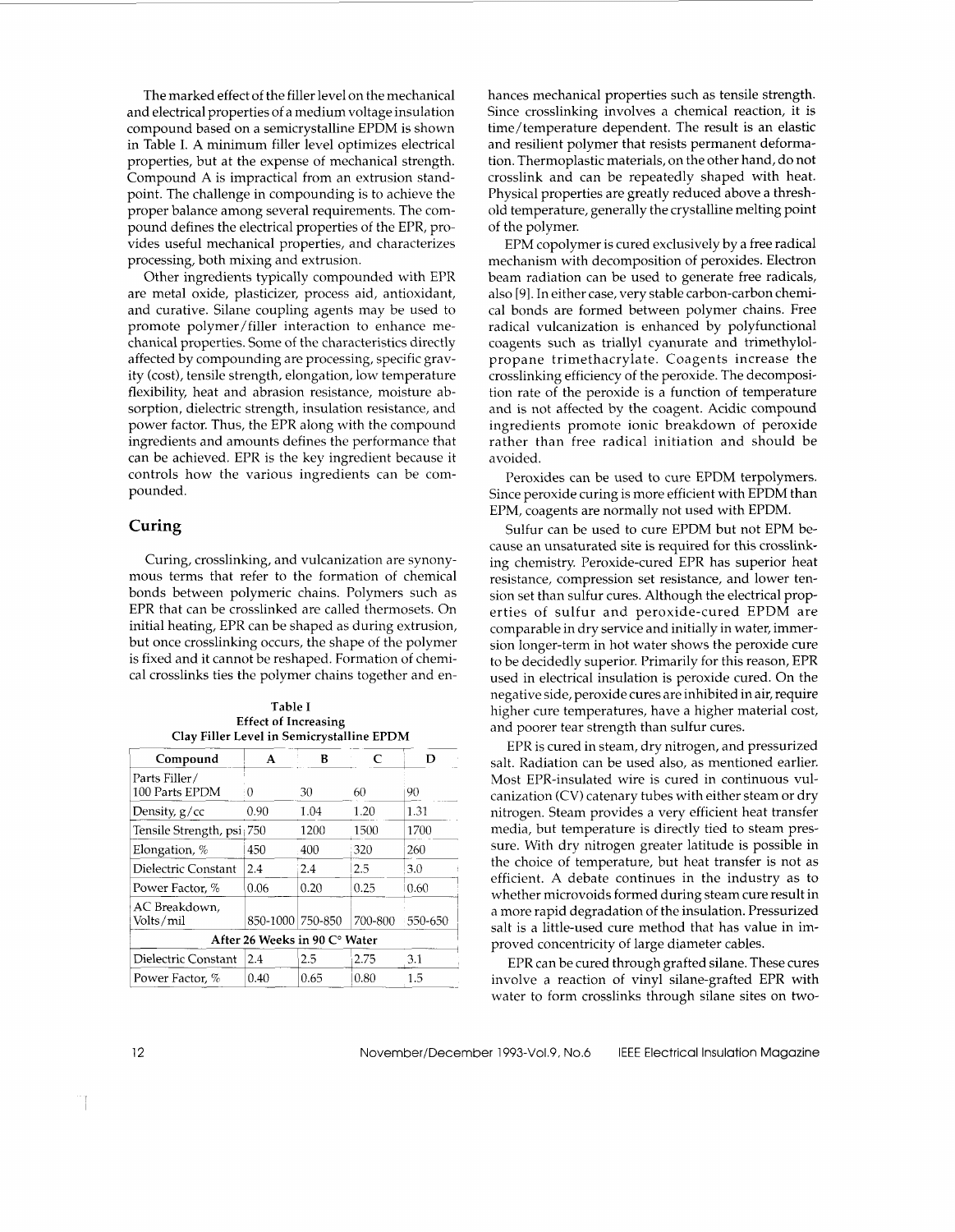polymer chains. The cable reel is typically submerged in warm water or placed in a steam autoclave for a few hours to complete the cure. This method eliminates capital investment in CV equipment but has suffered from cure variability in EPR systems.

#### **Processing**

EPR compounds are mixed on two-roll mills, in internal Banbury mixers, and in continuous screw mixers. Amorphous low viscosity polymers with broad MWD are best for mill mixing. Compounds based on semicrystalline EPR are very difficult to mix on two-roll mills, especially if also high viscosity. Most EPR compounds are mixed in a Banbury because internal mixers are fast and efficient with short cycle times. Semicrystalline types can present dispersion problems when used in a compact bale form. Use of either a pellet or friable bale form solves this problem. Friable bales are loosely compacted and break apart easily in the Banbury under the shearing action. Continuous screw mixers offer potential control advantages in dispersion and heat history. Compound ingredients must be in the form of pellets or powder for feeding purposes. Thus, compounds based on amorphous EPR are precluded.

Extrusion of the mixed compounds through fine mesh screens (0.1 mm opening) removes undispersed compound ingredients and hard contaminants and results in increased ac breakdown strength of the insulation. Preliminary evidence indicates that even finer mesh screening will further increase breakdown strengths, but pressure and through-put rate become limiting factors.

EPR compounds extrude rapidly and smoothly onto conductors with conventional extrusion equipment and crosshead pressure dies. Crosshead temperatures of 90 to 120°C soften the polymer to allow good flow and are below the peroxide decomposition temperature so that pressure or scorch is not a problem. Compounds based on amorphous EPR are best extruded with a rubber-type screw, while semicrystalline EPR runs best with a polyethylene-type screw. Amorphous EPR compounds are normally strip fed while semicrystalline types are fed as pellets or in diced form. Insulation compounds based on EPR with broader MWD appear to give better surface appearance with a wider process window available than do polymers with narrower distribution [5]. Most EPR-insulated wire is then cured in a CV. The reeled wire is either sold or used in later cabling operations.

#### **Performance**

How EPR is compounded has a substantial effect on insulation performance. Among the various compound ingredients, the filler choice and amount are keys. **A**  minimum level of filler is required by the cable manufacturer for acceptable processing during extrusion of the insulation on the conductor and by the end-user for acceptable mechanical properties. Compounds with low filler levels and no process oil provide optimum electrical properties, such as low dielectric constant and power factor and high breakdown strength (see Table I). The most important compound ingredient is the EPR because it defines the minimum level of filler for acceptable extrusion and mechanical properties. The challenge for the compounder is to achieve the best compromise among the various requirements.

EPR has been used for insulation since its commercial introduction 30 years ago. EPR insulation has several attractive features:

- Corona resistance
- Wet electrical stability
- Water tree resistance
- $\bullet$ High temperature performance
- **•** Flexibility

EPR shows superior resistance to the degradation caused by partial discharge from electrical stress across voids within insulation or at the interface with semiconductive shields in medium voltage cable. Stability in water is excellent, as shown by the long-term ageing in 90°C water in Table 11. EPR insulation in service and in accelerated tests has shown excellent resistance to degradation by water treeing. EPR retains its integrity as an insulation at the emergency overload temperature of 130°C by maintaining acceptable physical strength [10]. Thermal expansion increase at overload temperature is gradual and modest, so that any tendency for the insulation and insulation shield to separate is minimized. Attractive flexibility features of EPR insulation help to achieve reliable splices and terminations, especially in cold weather.

#### **Table I1 Low Filler Semicrystalline EPDM Insulation Water Immersion Testing**

| 45 mil (1.1 mm) Coating on 12 AWG Solid Al<br>Wire-<br><i>Conditions</i> –Immersion 90 $\degree$ C. Water, 600V/60 Hz<br>Continuously Applied, Testing at 80 V/mil<br>(3200 V/mm) |      |      |  |  |
|-----------------------------------------------------------------------------------------------------------------------------------------------------------------------------------|------|------|--|--|
|                                                                                                                                                                                   |      |      |  |  |
| 1 Day                                                                                                                                                                             | 2.60 | 0.76 |  |  |
| 1 Week                                                                                                                                                                            | 2.60 | .70  |  |  |
| 1 Month                                                                                                                                                                           | 2.63 | .62  |  |  |
| 1 Year                                                                                                                                                                            | 2.84 | .50  |  |  |
| 3 Years                                                                                                                                                                           | 3.16 | .46  |  |  |
| 7 Years                                                                                                                                                                           | 3.87 | .68  |  |  |
| 10 Years                                                                                                                                                                          | 4.17 | .99  |  |  |

IEEE Electrical Insulation Magazine November/December 1993-Vol.9, No.6 13